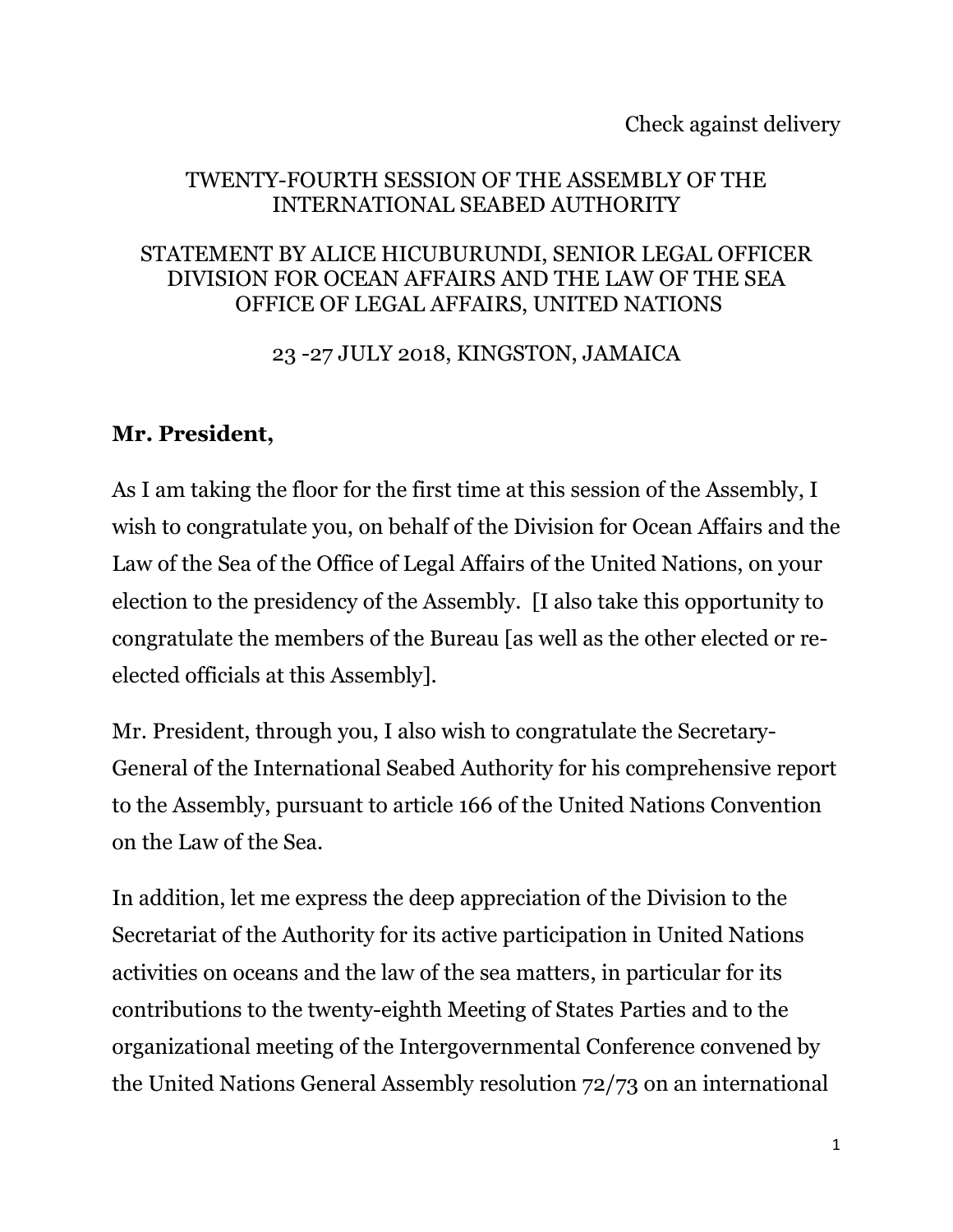legally binding instrument under the United Nations Convention on the Law of the Sea on the conservation and sustainable use of marine biological diversity of areas beyond national jurisdiction.

The Division also expresses its gratitude to the Secretariat of the Authority for its contributions to the annual reports of the Secretary-General on ocean affairs and the law of the sea prepared by the Division and, more generally, for its continued excellent cooperation with the Division, including within the context of the UN-Oceans, the inter-agency mechanism for cooperation and coordination on coastal and oceans matters.

# **Mr. President, Distinguished delegates,**

As you are all aware, the Office of Legal Affairs, through the Division, discharges most of the functions of the Secretary-General under the Convention and the United Nations Fish Stocks Agreement, as well as responsibilities entrusted to it pursuant to the mandates contained in the annual resolutions of the General Assembly on oceans and the law of the sea and sustainable fisheries. Since 2015, the Division also performs specific functions pursuant to General Assembly resolutions on the development of an international legally-binding instrument under the Convention on the conservation and sustainable use of marine biological diversity of areas beyond national jurisdiction.

On behalf of the Director of the Division, Ms. Goettsche-Wanli, I would like to provide you with a brief update on oceans–related meetings held at United Nations Headquarters this year, beginning with the process I just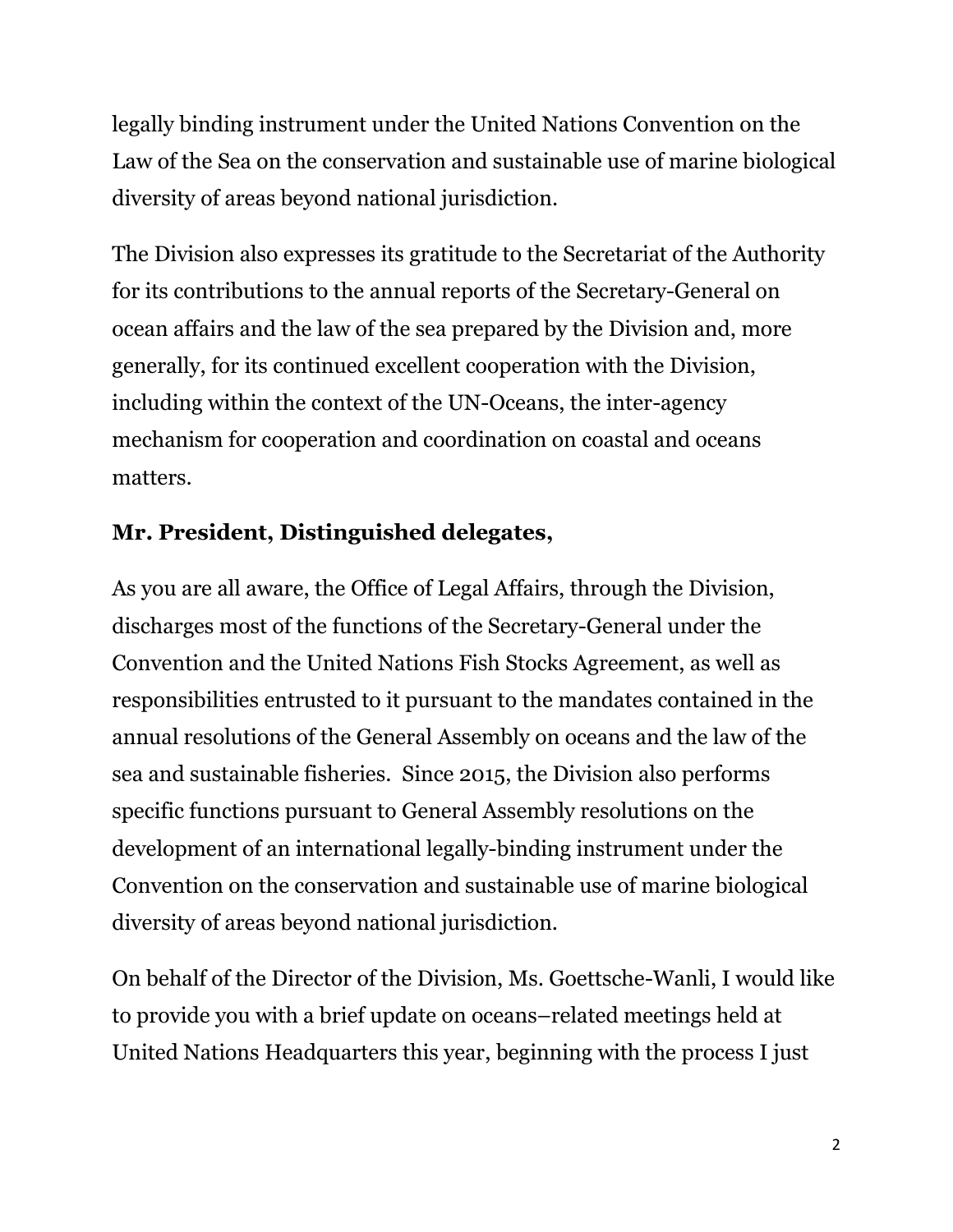referred to, on the conservation and sustainable use of marine biological diversity of areas beyond national jurisdiction.

## **Mr. President, Distinguished delegates,**

The importance of marine biodiversity, including beyond areas of national jurisdiction, for global food security, healthy functioning marine ecosystems, economic prosperity and sustainable livelihoods cannot be overstated. However, numerous and diverse pressures from human activities and growing evidence of the degradation of the ocean ecosystems and their biodiversity raise serious concerns for the international community which considered that there was an urgent need to address the conservation and sustainable use of marine biodiversity of areas beyond national jurisdiction.

After more than ten years of discussions, including on whether there is a governance or regulatory gap, and if so, how it should be addressed, in 2015, the General Assembly decided to develop an international legally binding instrument under the United Nations Convention on the Law of the Sea (UNCLOS) on the conservation and sustainable use of marine biological diversity of areas beyond national jurisdiction.

To that end, an Intergovernmental Conference is being convened, under the auspices of the United Nations, pursuant to General Assembly resolution 72/249 of 24 December 2017. The mandate of the Conference is to consider the recommendations of the Preparatory Committee, which convened in 2016 and 2017 pursuant to resolution 69/292, on the elements of a draft text of an international legally binding instrument and to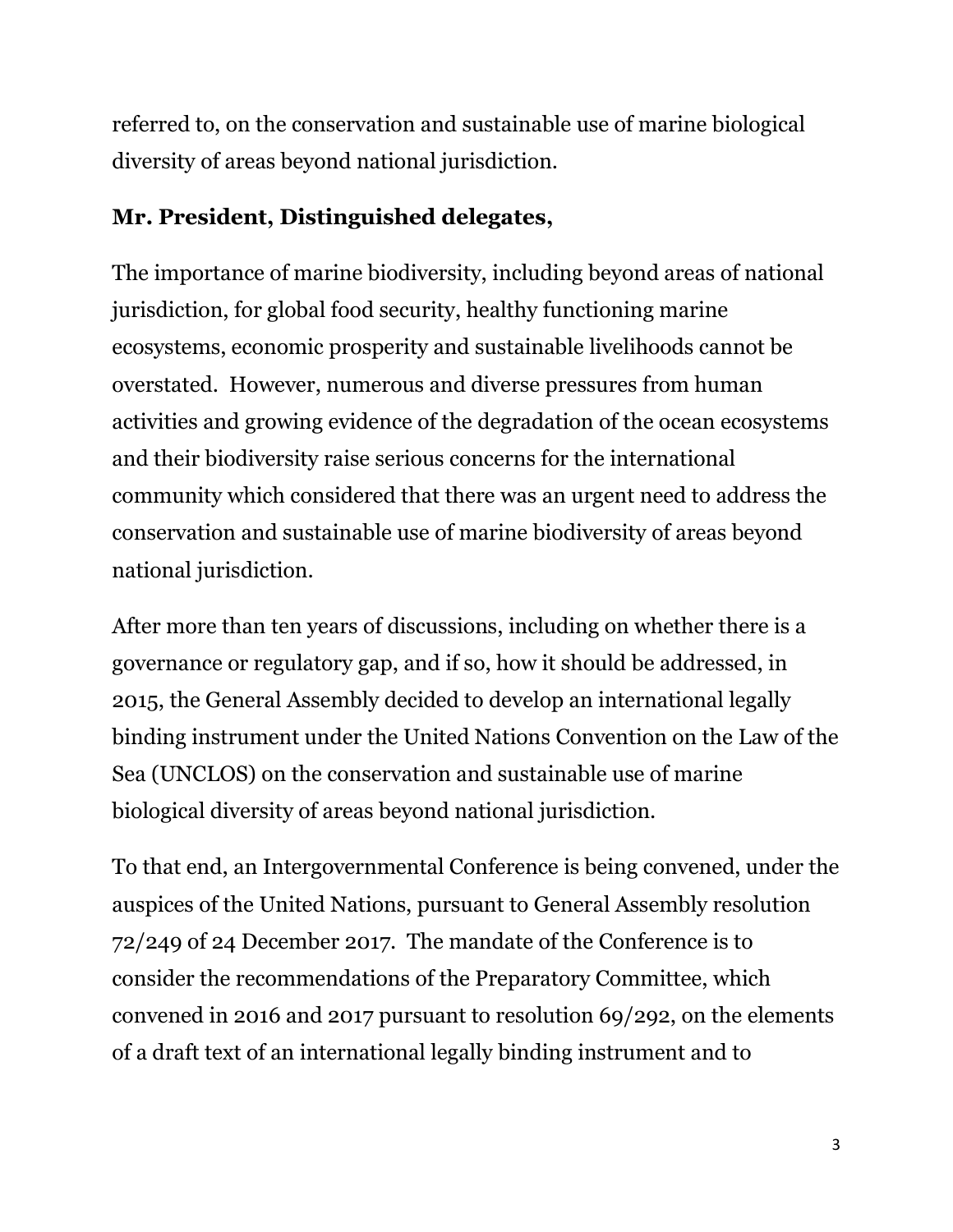elaborate the text of such an instrument with a view to developing the instrument as soon as possible.

The negotiations at the Conference are to address the topics identified in a package agreed in 2011, namely, the conservation and sustainable use of marine biological diversity of areas beyond national jurisdiction, in particular, together and as a whole, marine genetic resources, including questions on the sharing of benefits, measures such as area-based management tools, including marine protected areas, environmental impact assessments and capacity-building and the transfer of marine technology.

The General Assembly reiterated that the work and results of the Conference should be fully consistent with the provisions of the Convention and the process and its result should not undermine existing relevant legal instruments and frameworks and relevant global, regional and sectoral bodies (72/73, paras. 6–7).

In its resolution, the Assembly further decided that, initially with respect to 2018, 2019 and the first half of 2020, the conference shall meet for four sessions of a duration of 10 working days each, with the first session taking place in the second half of 2018, the second and third sessions taking place in 2019, and the fourth session taking place in the first half of 2020.

The Conference was also mandated to hold an organizational meeting to discuss organizational matters, including the process for the preparation of the zero draft of the instrument. The outcome of this meeting convened in New York, from 16 to 18 April 2018, as reflected in the statement of the President of the Conference, Mrs. Rena Lee of Singapore is published in all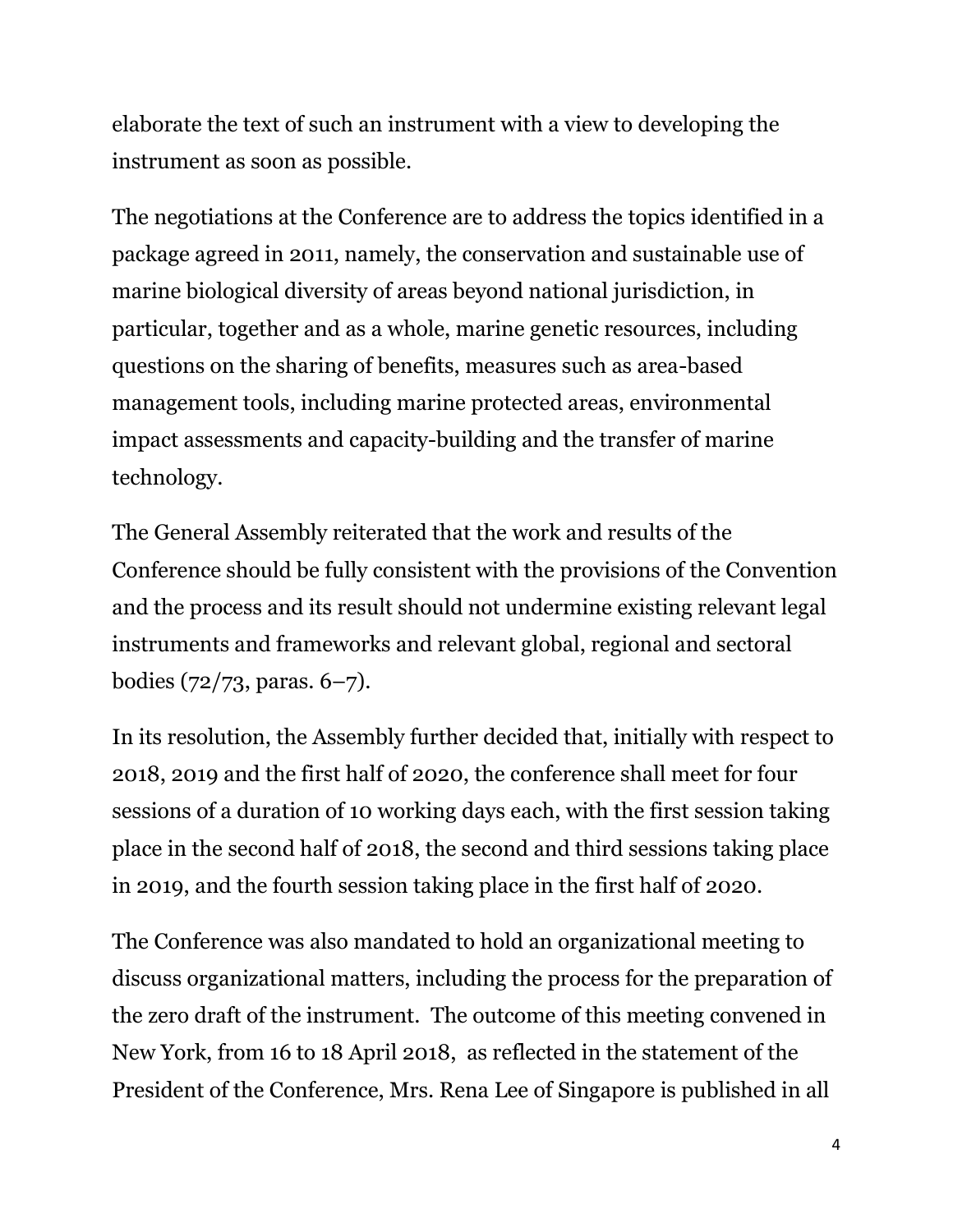official languages on the Conference website hosted by the Division (at [https://www.un.org/bbnj/\)](https://www.un.org/bbnj/). Mrs. Lee, who is also a distinguished member of the Legal and Technical Commission of the Authority, was elected President of the Conference by acclamation at the organizational meeting.

As part of the preparations for the first substantive session of the Conference, to be held in New York, from 4 to 17 September 2018, and upon request by the Conference, the President has prepared a "President's aid to discussions". This document as well as the provisional agenda and work programme of the first session have also been issued in all official languages of the United Nations and are available on the Conference website.

### **Mr. President, Distinguished delegates,**

Turning to the twenty-eighth Meeting of States Parties to the Convention (12 to 16 June 2017), States Parties took note, inter alia, of a number of reports relating to the International Tribunal for the Law of the Sea and of the information reported on the International Seabed Authority by the Secretary-General.

Following the presentation by the Secretary-General of the Authority, delegations expressed ongoing support and appreciation for the work of the Authority. In particular, they welcomed the continuing work of the Authority in the development of a comprehensive regulatory framework for the exploitation of marine minerals in the Area including wider engagement with stakeholders and collaboration with experts on the development of a payment mechanism and financial model. The work of the Authority regarding regional environmental management plans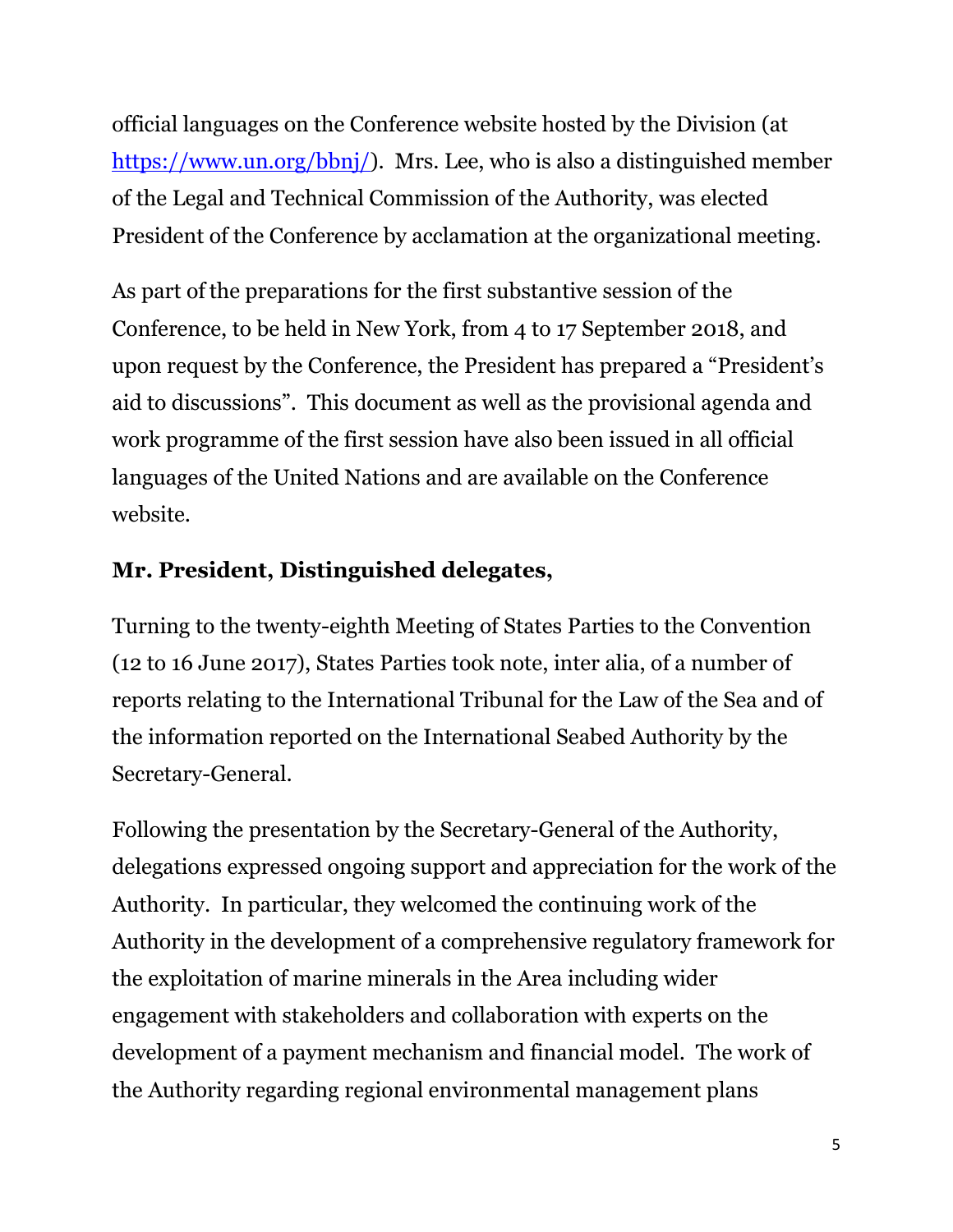(REMPs) was welcomed by many delegations and a delegation pointed out that the Authority could be a leader in this area.

Appreciation was also expressed by many delegations for the draft strategic plan and several delegations underlined the open and inclusive manner of the related consultations.

With regard to the general and systematic review of the manner in which the international regime of the Area established in the Convention has operated in practice, pursuant to article 154 of the Convention, States Parties noted progress in the implementation of the related recommendations, including the revised schedule of meetings, which would facilitate dialogue between the Legal and Technical Commission and the Council and contribute towards the finalization of the Exploitation Regulations.

Finally, several delegations continued to express concern over the issue of arrears. They urged greater attendance at meetings of the Authority and welcomed in that regard, the establishment of the new trust fund to support the participation of members of the Council from developing States.

# **Mr. President, Distinguished delegates**

The 28th Meeting of States Parties also received information from the Chairperson of the Commission on the Limits of the Continental Shelf. I wish to recall that the Commission facilitates the implementation of the Convention by making recommendations to coastal States on matters related to the establishment of the outer limits of the continental shelf beyond 200 nautical miles. The recommendations are based on the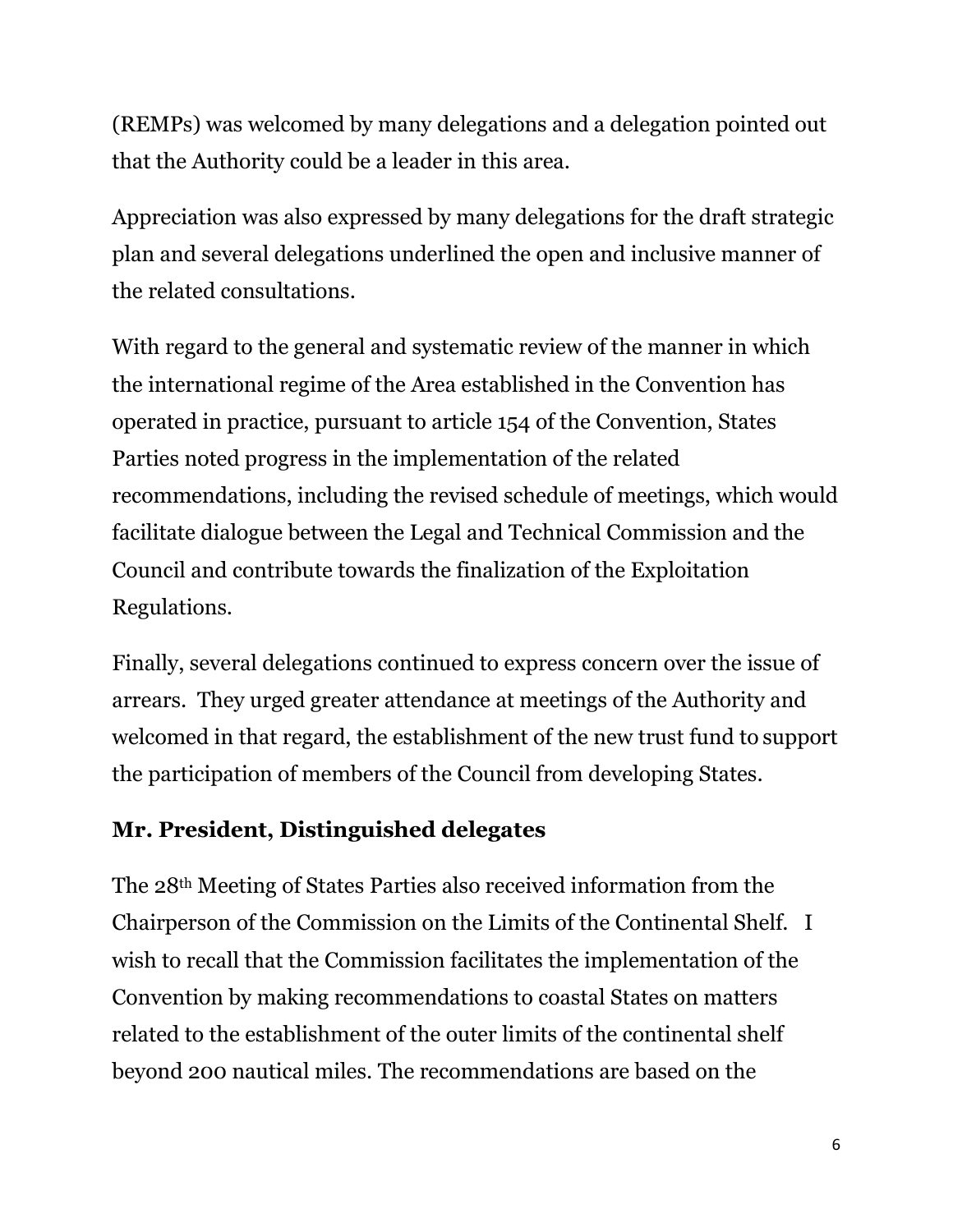examination of complex scientific and technical data and other information included in the submissions to the Commission by States Parties to the Convention.

The delineation of the outer limits of the continental shelf by coastal States, on the basis of the recommendations of the Commission, is of direct relevance for the work of the Authority and for the future implementation of article 82 of the Convention. The outer limits of the continental shelf not only bring clarity to the limits of national jurisdiction but also to those of the Area. Details on the work of the Commission and in particular progress on its consideration of the various submissions at its 46th session held from 29 January to 19 March 2018, are included in the Statement of the Chair of the Commission, published as document CLCS/103.

At the Meeting of States Parties, many delegations expressed appreciation and support for the work of the Commission since its establishment, especially in light of the challenges faced with respect to its high workload and working conditions. Several delegations highlighted the importance of the work of the Commission for the implementation of the Convention in general and for coastal States.

Discussions focused on issues relating to membership, working arrangements and workload and conditions of service of its members. Many delegations noted, with appreciation, the measures taken by the Commission to improve its working methods, following the discussions at the twenty-seventh Meeting of States Parties, in particular, for the subcommissions to provide more regular and comprehensive reports on their progress. They welcomed this approach as it would contribute to the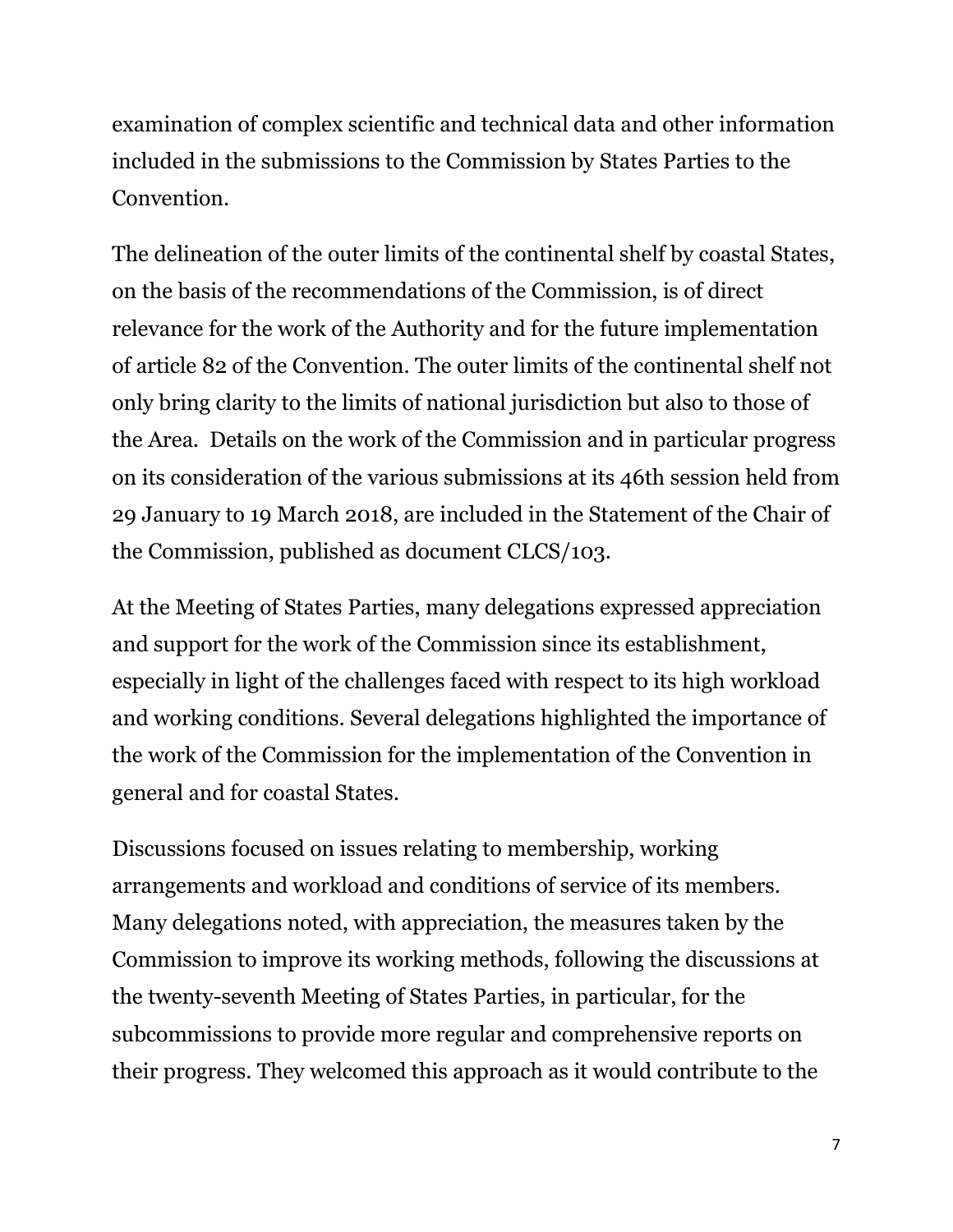coherence and transparent work of the Commission and its subcommissions.

With regard to the increasing workload of the Commission, several delegations noted with appreciation that the Commission would continue to implement the measures proposed at the twenty-sixth Meeting (see SPLOS/303, para. 84), including its decision to meet for 21 weeks per year. A number of delegations supported the Commission in its decision to proceed as quickly as possible through the backlog of submissions in a timely manner, without compromising the high standards of consideration of all relevant data and information submitted by coastal States. A delegation welcomed the Commission's decision to take up new submissions when the examination of those under consideration needed to be suspended while the submitting States gathered additional data and information, to ensure that the Commission made maximum use of its sessions. Many delegations underscored that it was critical for the Commission to have full membership and attendance at its meetings to carry out its work in the most efficient manner.

### **Mr. President, distinguished delegates,**

A number of other General Assembly processes are also undertaking important work relevant to the work of the Authority.

With reference to the Regular Process for Global Reporting and Assessment of the State of the Marine Environment, including Socioeconomic Aspects, you may wish to recall that the First World Ocean Assessment was released at the end of 2015. The report, which is a major outcome of the first cycle of the Regular Process (2010-2014), focused on establishing a baseline study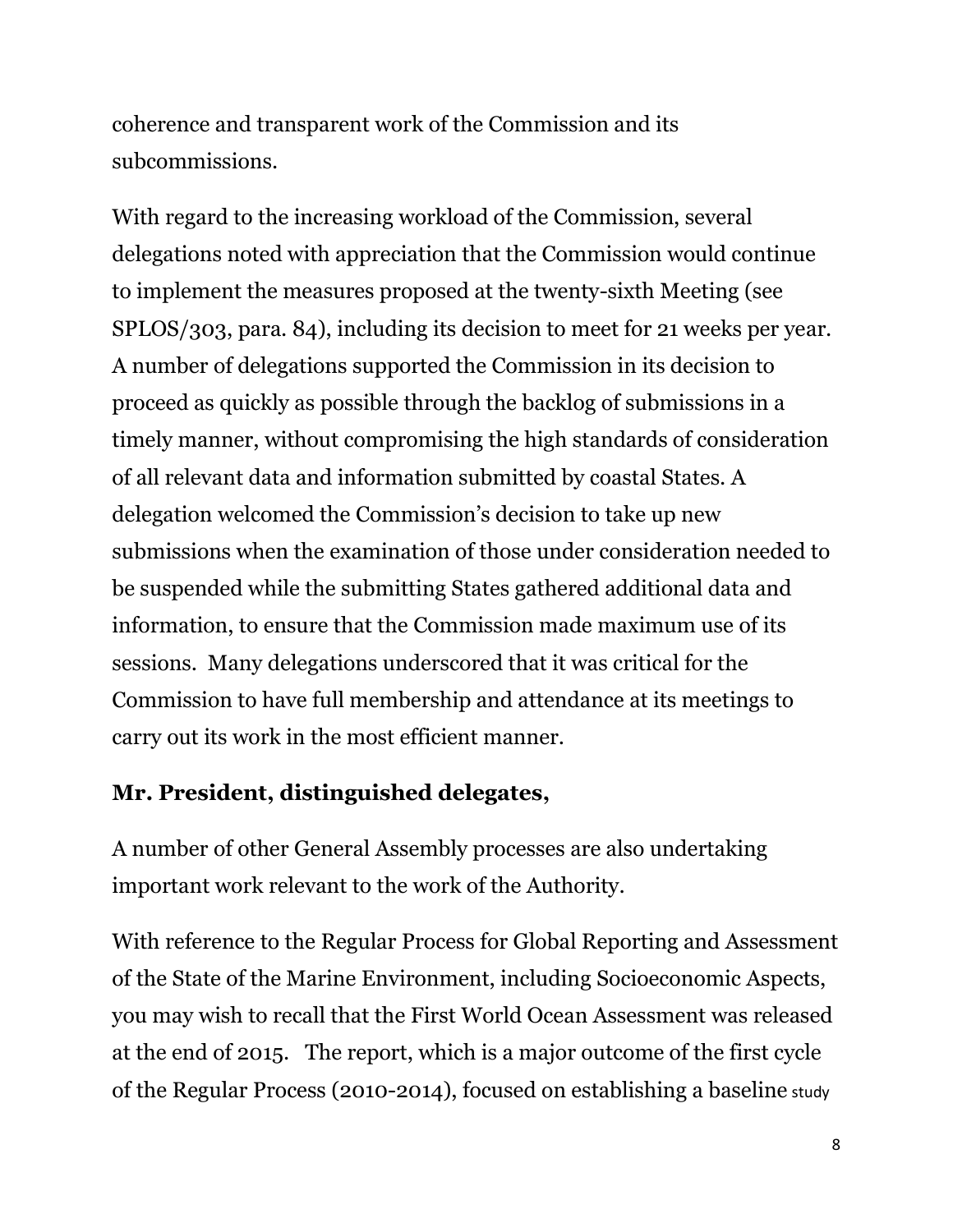to allow scientists and policy-makers to track changes in the global state of the marine environment. It provides information on issues such as "Offshore Mining Industries", "Hydrothermal Vents and Cold Seeps" and "Biological Communities on Seamounts and Other Submarine Features Potentially Threatened by Disturbances.

The second cycle of the Regular Process was launched by the General Assembly in December 2015, and runs from 2016 to 2020. The two major outputs of the second cycle are the preparation of the second World Ocean Assessment and technical abstracts in support for other ocean-related intergovernmental processes. The scope of the second assessment is to evaluate trends and identify gaps. The outline of the assessment dedicates in its Part V on "Trends in pressures on the marine environment" a chapter on "Changes in seabed mining, including mining beyond national jurisdiction.

# **Mr. President, Distinguished delegates,**

The preparation of the second world ocean assessment will require a large Pool of Experts with individuals with expertise in a wide range of subjects, appointed in accordance with the mechanism for the establishment of the Pool of Experts for the second cycle of the Regular Process. Accordingly, States are encouraged to appoint additional experts, including through their Designated National Focal Points.

Moreover, relevant intergovernmental organizations, including the Authority, can also recommendations to the Bureau of the Ad Hoc Working Group of the Whole on the Regular Process, through the secretariat, on experts with the required professional expertise. The Bureau of the Ad Hoc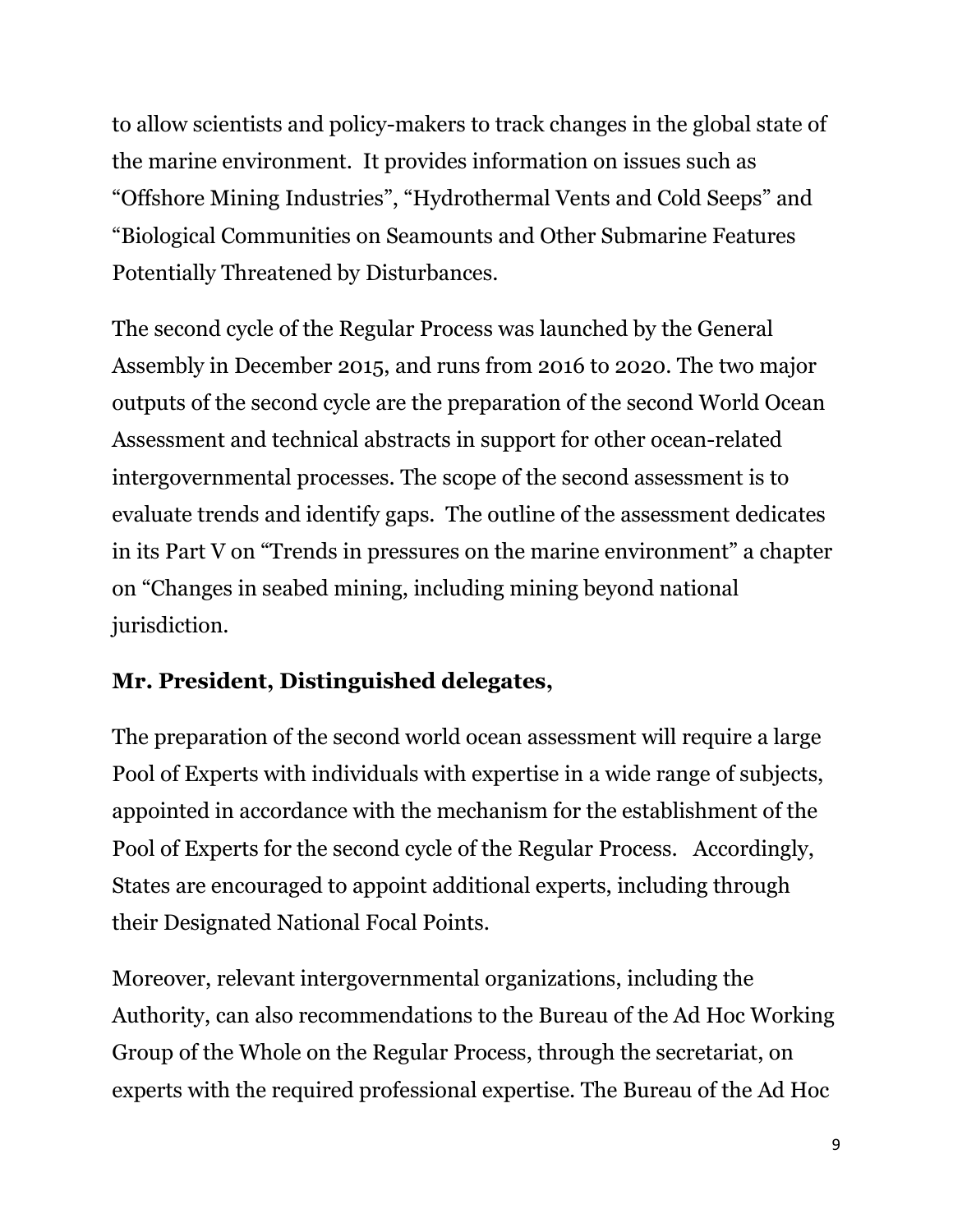Working Group of the Whole on the Regular Process will then, through the secretariat, transmit the names of the experts to the respective States of the experts' nationalities for their appointment.

A second round of regional workshops, scheduled to begin in the second half of 2018, is meant to inform the preparation of the second world ocean assessment, and to, inter alia, inform the collection of regional-level information and data for the preparation of that assessment. The first workshop will be held in Koror, Palau from 8 to 9 August 2018.

A Multi-stakeholder Dialogue / Capacity-building Partnership Event on the Regular Process will take place in January 2019 at United Nations Headquarters in New York. The event is expected to provide an opportunity to build awareness and collaboration with respect to capacity-building in support of the Regular Process, including in relation to building capacity to participate in, and make use of, assessments.

Finally, I would like to refer to the Nineteenth Meeting of the United Nations Open-ended Informal Consultative Process on Oceans and the Law of the Sea, held in New York from 18 to 22 Jun2 2018. The Informal Consultative Process is recognized by Member States as a unique forum to discuss issues related to oceans and the law of the sea, taking into account the perspective of sustainable development and with an emphasis on identifying areas where coordination and cooperation at the intergovernmental and inter-agency levels should be enhanced. This year's meeting focused on "Anthropogenic underwater noise", a pervasive global issue. Many human activities, including mining, introduce sound into the marine environment with a wide range of effects on many types of marine